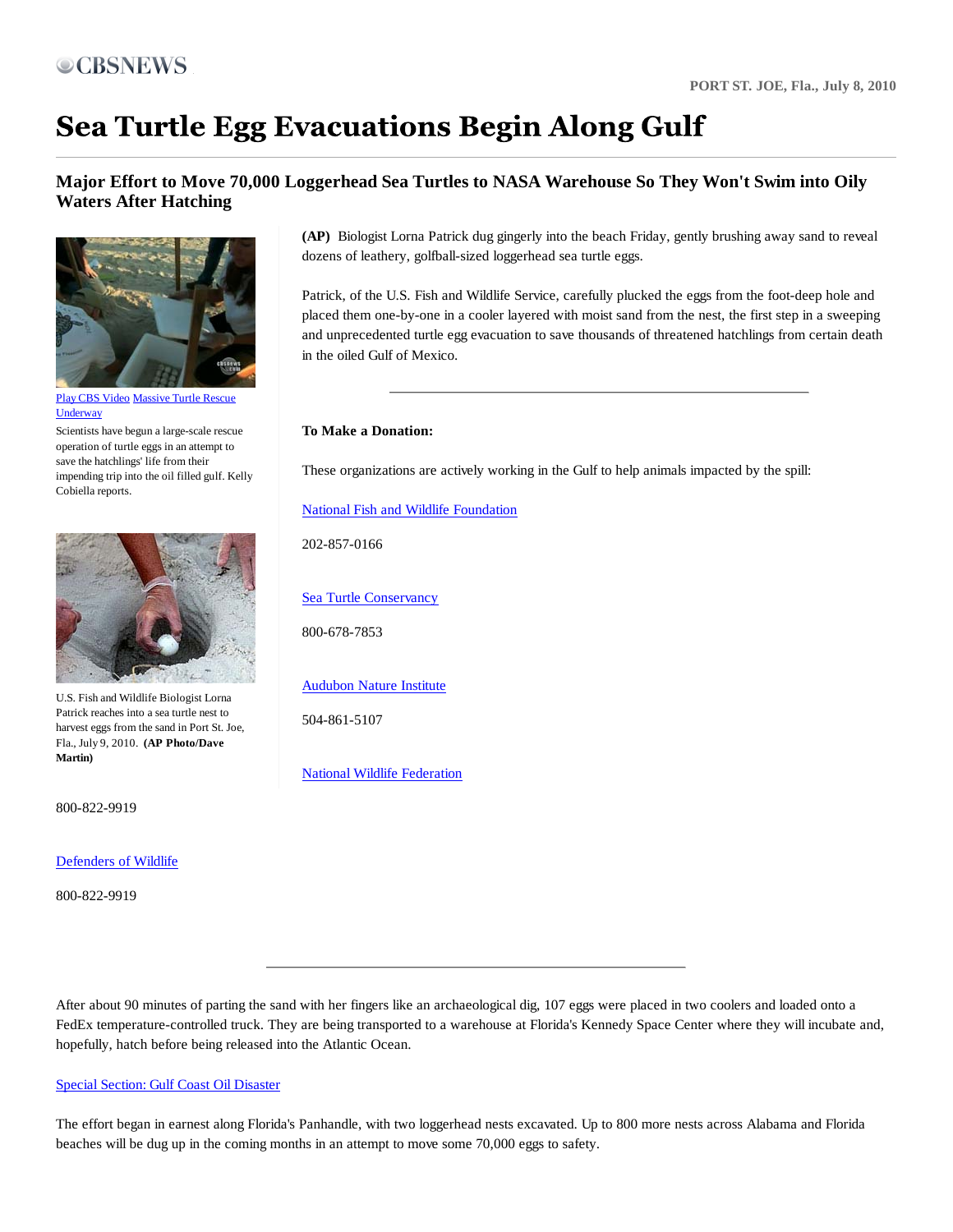Scientists fear that if left alone, the hatchlings would emerge and swim into the oil, where most would likely die, killing off a generation of an already imperiled species.

"This is a giant experiment," said Jeff Trindahl, director of the National Fish and Wildlife Foundation, which helped organize the plan.

Trindahl acknowledged many of the hatchlings may die from the stress of being moved, but he said there was no other option.

Each nest is monitored from the moment it is made and left in place for about 50 days. Then the eggs will be taken to the NASA temperaturecontrolled warehouse, kept at roughly 85 degrees, where they should begin hatching within about 10 days or so of arrival. The hope is that the ones that survive will return to nest where they were born after about 30 years, but no one knows if the experiment will be successful.

FedEx has offered to transport the eggs free of charge.

Virginia Albanese, CEO of FedEx Custom Critical, said the company will continue the effort for about four months, averaging three 500-mile trips a week from the Panhandle to Cape Canaveral. By mid-July, the company expects to be making six trips a week in its 53-foot customized 18-wheeler.

The special coolers, manpower and other expenses associated with the plan could cost the federal government, the Florida Fish and Wildlife Conservation Commission and private partners hundreds of thousands of dollars, which BP will be asked to pay for, said Thomas Strickland, assistant secretary of the U.S. Interior Department's division of Fish and Wildlife and Parks.

"It's a major rescue effort and it's unprecedented," Strickland said. "There's anxiety and there should be because it's a delicate operation."

Loggerhead turtles typically lay about 125 eggs per nest. The government has no way of knowing exactly how many of the species live in the Gulf, but use nest numbers to determine population health.

Fish and Wildlife has proposed increasing loggerhead protections under federal law from a threatened species to an endangered species, largely because nest numbers have been steadily declining over the years.

Even without an oil spill, the vast majority of hatchlings don't make it to maturity, in part because they're eaten by predators. Experts estimate about one out of 1,000 survive to reproduce.

Sea turtles have also suffered because of commercial fishing and habitat loss. Some obviously oiled turtles have washed ashore since the April 20 Deepwater Horizon rig explosion, while other dead turtles have showed no outward signs of crude.

Recent tests by the federal government indicate some likely drowned in fishing nets, possibly during emergency shrimping seasons opened before the oil reached Louisiana and Mississippi shorelines.

David Godfrey, executive director of the Florida-based Sea Turtle Conservancy, said he was hoping for a 50 percent hatch rate for the evacuated eggs.

"Any turtles that survive is a great success because we know they're doomed over here," he said.

© MMX The Associated Press. All Rights Reserved. This material may not be published, broadcast, rewritten, or redistributed.

#### More From U.S.

- 2 Ohio Women, Boy Were Stabbed and Dismembered
- Obama: I Understand Rage Over Enhanced Screening
- Ex-Yankee Leyritz Acquitted in Fatal DUI Crash
- Autopsies Being Done On Mom, 3 Kids Slain In Fla.
- Facebook-banning NJ Pastor Acknowledges Threesome